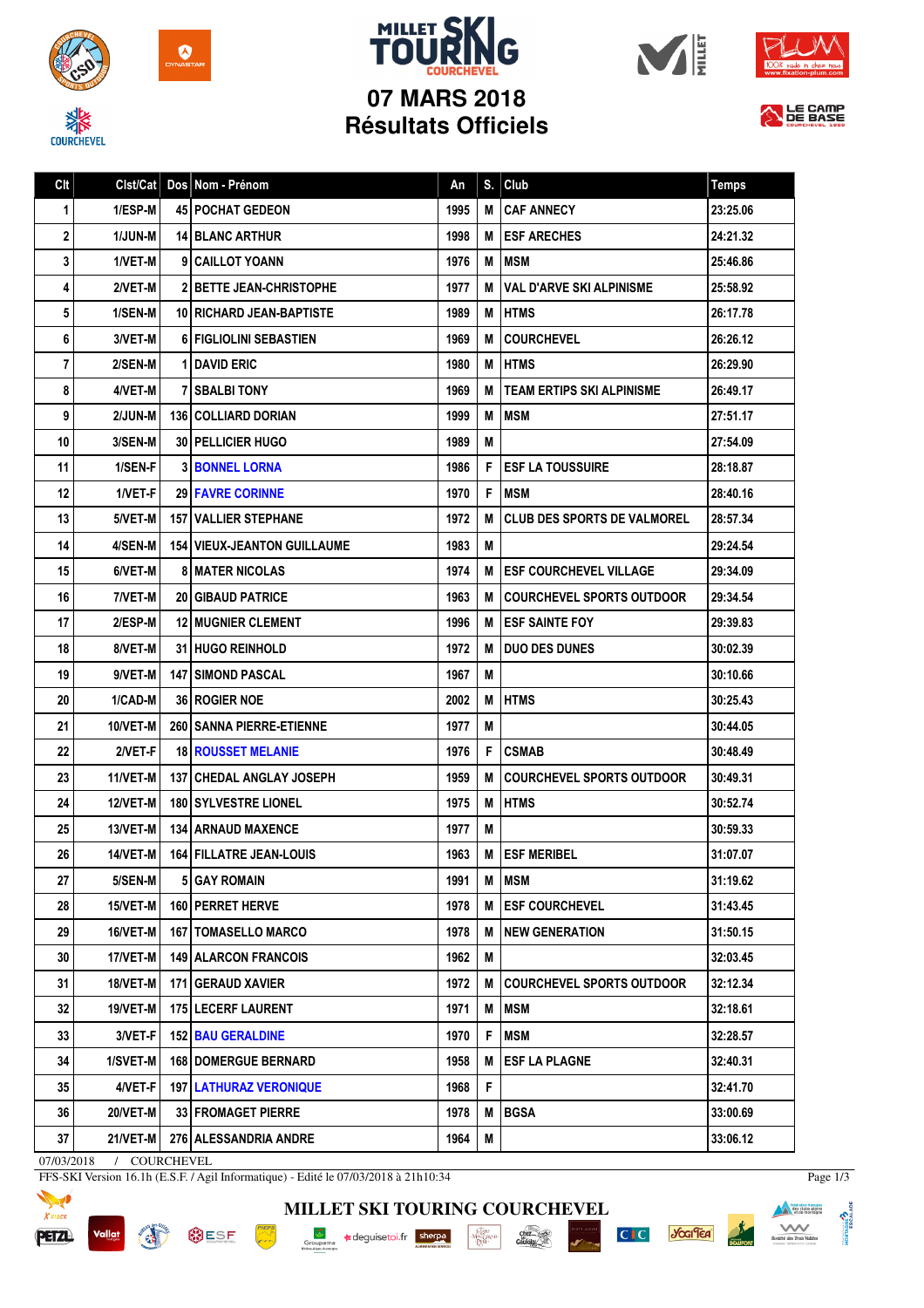| C <sub>It</sub> | Clst/Cat        | Dos Nom - Prénom                          | An   | S. | Club                                  | <b>Temps</b> |
|-----------------|-----------------|-------------------------------------------|------|----|---------------------------------------|--------------|
| 38              | 22/VET-M        | <b>159   CATEAU CHRISTIAN</b>             | 1970 | M  |                                       | 33:08.48     |
| 39              | 23/VET-M        | <b>165 AVANTURIER CHRISTOPHE</b>          | 1969 | M  | <b>TEAM ECRINS HAUTES ALPES</b>       | 33:21.35     |
| 40              | 5/VET-F         | <b>141   POMMAT STEPHANIE</b>             | 1976 | F  | <b>MSM</b>                            | 33:40.30     |
| 41              | 24/VET-M        | <b>189 GIRARD GREGORY</b>                 | 1975 | M  |                                       | 33:47.81     |
| 42              | 25/VET-M        | <b>135 PINET FREDERIC</b>                 | 1977 | M  |                                       | 34:03.79     |
| 43              | 6/SEN-M         | <b>195 JOYEAU GILLES</b>                  | 1983 | M  |                                       | 34:05.91     |
| 44              | 7/SEN-M         | 203 LARDEAU PIERRE                        | 1989 | M  | <b>COURCHEVEL SPORTS OUTDOOR</b>      | 34:13.72     |
| 45              | 26/VET-M        | <b>261 COSTE SEBASTIEN</b>                | 1975 | M  | <b>CAF ARAVIS</b>                     | 34:44.58     |
| 46              | 8/SEN-M         | <b>182 FERRARI MICKAEL</b>                | 1984 | M  |                                       | 34:46.19     |
| 47              | 9/SEN-M         | <b>138 INICOLETTI ANTHONY</b>             | 1992 | M  | <b>CLUB DES SPORTS DE VALMOREL</b>    | 34:51.83     |
| 48              | 27/VET-M        | <b>208 DURAND-TERRASSON ROLAND CLAUDE</b> | 1960 | M  |                                       | 35:13.73     |
| 49              | 28/VET-M        | <b>228 PETITJEAN ROBERT</b>               | 1959 | M  |                                       | 35:15.59     |
| 50              | <b>10/SEN-M</b> | <b>179 HIBON JORDAN</b>                   | 1992 | M  |                                       | 35:20.32     |
| 51              | 29/VET-M        | <b>187 CATELLA NICOLAS</b>                | 1974 | M  | <b>CLUB DES SPORTS DE VALMOREL</b>    | 35:22.82     |
| 52              | 30/VET-M        | <b>131 CUYALA JEAN MATHIEU</b>            | 1967 | M  |                                       | 35:27.43     |
| 53              | 31/VET-M        | <b>205 HAWKINS PATRICK</b>                | 1968 | M  | <b>DULWICH PARAGON</b>                | 35:30.94     |
| 54              | 32/VET-M        | <b>139 CRISTOFARI SEBASTIEN</b>           | 1966 | M  |                                       | 35:50.59     |
| 55              | 11/SEN-M        | 129 ANDRE ARTHUR                          | 1990 | M  |                                       | 36:02.92     |
| 56              | 2/SEN-F         | <b>144   CAILLET PAULINE</b>              | 1983 | F  | <b>ESF COURCHEVEL</b>                 | 36:07.98     |
| 57              | 6/VET-F         | 169 APPOLONIA JENNY                       | 1978 | F  | <b>MSM/CSO</b>                        | 36:14.85     |
| 58              | <b>12/SEN-M</b> | <b>202 BLATON ALEXIS</b>                  | 1980 | M  |                                       | 36:26.68     |
| 59              | 33/VET-M        | 153 VIALLY LAURENT                        | 1974 | M  | <b>CLUB DES SPORTS COURCHEVEL</b>     | 36:30.47     |
| 60              | 3/SEN-F         | <b>132 RAINIERI CAROLINE</b>              | 1980 | F  | <b>CAF ALBERTVILLE</b>                | 36:30.94     |
| 61              | 7/VET-F         | <b>242 BARTNICKI MIREILLE</b>             | 1970 | F  | <b>CAF ALBERTVILLE</b>                | 36:37.65     |
| 62              | 4/SEN-F         | <b>227 MOREAU CLEMENTINE</b>              | 1990 | F  |                                       | 36:50.29     |
| 63              | 5/SEN-F         | 253 GARCIN ALICE                          | 1990 | F  | <b>COURCHEVEL SPORTS OUTDOOR</b>      | 36:51.68     |
| 64              | 1/BEN-M         | 229 BLANC ANTONIN                         | 2006 |    | <b>M   CLUB DES SPORTS COURCHEVEL</b> | 37:11.23     |
| 65              | 1/CAD-F         | <b>128   AVANTURIER AURELIE</b>           | 2001 | F  | I TEAM ECRINS HAUTES ALPES            | 37:29.06     |
| 66              | 6/SEN-F         | <b>143 NIEMAZ ALICE</b>                   | 1990 | F  | <b>COURCHEVEL SPORTS OUTDOOR</b>      | 37:42.10     |
| 67              | 34/VET-M        | 237 MOTTIER PHILIPPE                      | 1973 | M  |                                       | 37:57.33     |
| 68              | 1/MIN-M         | 270 LEDUC THEO                            | 2005 | M  | <b>CLUB DES SPORTS COURCHEVEL</b>     | 37:59.66     |
| 69              | 2/SVET-M        | 176 ALLEN RICK                            | 1954 | M  |                                       | 38:32.29     |
| 70              | 1/SVET-F        | 170   GACHET-MAUROZ PASCALE               | 1958 | F  | <b>ESF COURCHEVEL VILLAGE</b>         | 38:35.38     |
| 71              | <b>35/VET-M</b> | 255   PAULY JEAN-CLAUDE                   | 1961 | М  |                                       | 38:59.79     |
| 72              | 8/VET-F         | 212 MCGREE SAM                            | 1970 | F  | <b>COURCHEVEL SPORTS OUTDOOR</b>      | 39:06.63     |
| 73              | 7/SEN-F         | 219 RENARD LAETITIA                       | 1985 | F  |                                       | 39:12.86     |
| 74              | 36/VET-M        | 211 PONCET DAVID                          | 1970 | M  | I MAURIENNE SKI ALPINISME             | 40:30.65     |
| 75              | 1/MIN-F         | 249 PONCET LIV                            | 2004 | F  | MAURIENNE SKI ALPINISME               | 40:44.56     |
| 76              | 37/VET-M        | 172 LOMBARD PHILIPPE                      | 1966 | M  |                                       | 41:02.91     |
| 77              | 8/SEN-F         | <b>246 COSTA ANAIS</b>                    | 1993 | F  |                                       | 41:12.10     |
| 78              | 2/SVET-F        | <b>230   TREMEAUX EDITH</b>               | 1958 | F  |                                       | 41:12.97     |
| 79              | 3/SVET-M        | 247 JANNI ROBERT                          | 1953 | М  | <b>ESF COURCHEVEL VILLAGE</b>         | 41:22.11     |

07/03/2018 / COURCHEVEL

FFS-SKI Version 16.1h (E.S.F. / Agil Informatique) - Edité le 07/03/2018 à 21h10:34

Page 2/3